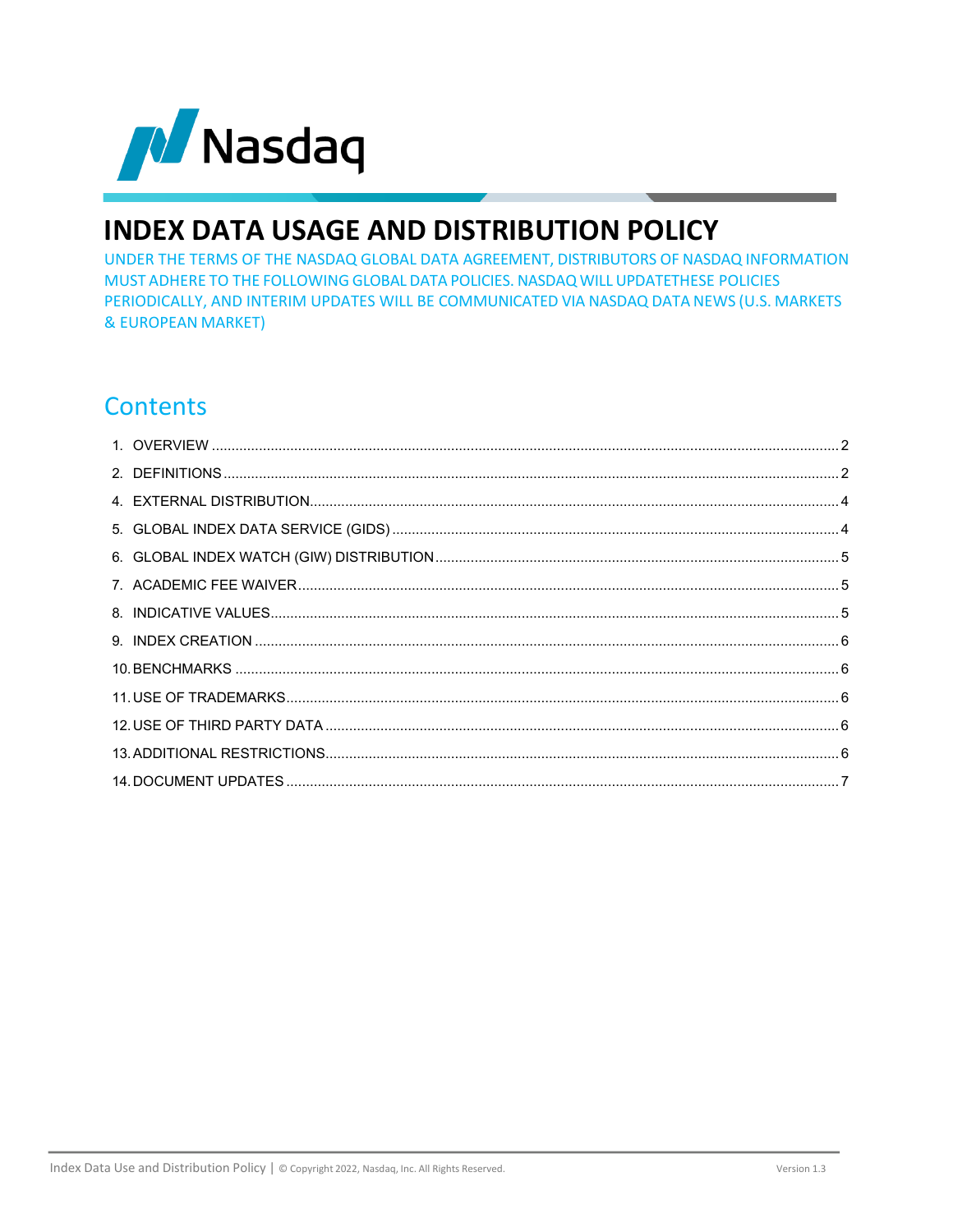# <span id="page-1-0"></span>**1. OVERVIEW**

Index Data Usage and Distribution Policy (the "Index Policy") governs the processes, usage, and distribution rights for Information made available through the Nasdaq Global Index Data Service (GIDS), Nasdaq Global Index Watch Service (GIW), Global Index Flex File Delivery (GIFFD) or any other Nasdaq products that provide index related Information. This policy is supplemental to the Nasdaq Global Data Agreement(GDA)

# <span id="page-1-1"></span>**2. DEFINITIONS**

| <b>Term</b>                             | <b>Definition</b>                                                                                                                                                                                                                                                                                                                                                                                                                                                                                                                                                                                                 |
|-----------------------------------------|-------------------------------------------------------------------------------------------------------------------------------------------------------------------------------------------------------------------------------------------------------------------------------------------------------------------------------------------------------------------------------------------------------------------------------------------------------------------------------------------------------------------------------------------------------------------------------------------------------------------|
| Data Feed (or Uncontrolled<br>Product)  | Any uncontrolled transmission of Nasdaq Information in which the Distributor<br>does not control both the entitlements and the display of the Information.<br>Including but not limited to, XML, JSON and CSV.                                                                                                                                                                                                                                                                                                                                                                                                    |
| Delayed                                 | Delayed Information disseminated after the Delay Interval.                                                                                                                                                                                                                                                                                                                                                                                                                                                                                                                                                        |
| Derived Data                            | Derived Data is any information generated in whole or in part from the<br>Information such that the information generated cannot be reverse engineered<br>to recreate Information or be used to create other data that is recognizable as a<br>reasonable substitute for such Information.                                                                                                                                                                                                                                                                                                                        |
| Distributor                             | An entity and its affiliates, as identified in the Nasdaq Global Data Agreement<br>(or any successor agreement), that executes such an Agreement and has access<br>to Information.                                                                                                                                                                                                                                                                                                                                                                                                                                |
| External                                | Distribution of Nasdaq Information outside of the Distributor's entity as defined<br>by GDA.                                                                                                                                                                                                                                                                                                                                                                                                                                                                                                                      |
| End of Day Information or End of<br>Day | Information from the current day that is provided or transmitted after the<br>market has closed for the current day and after the Delay Interval (unless<br>otherwise noted).                                                                                                                                                                                                                                                                                                                                                                                                                                     |
| <b>Hosted Solutions</b>                 | A Hosted Solution is defined as a type of Controlled Product that contains<br>Nasdaq Information offered by a Distributor on behalf of another organization,<br>where the Distributor provides Information to that organization's External<br>Subscribers by creating and administering a website or other system on behalf<br>of that organization, and Distributor substantially controls the system for the<br>purpose of reporting usage or qualification, and the system is labeled, branded,<br>or benefits the other organization.                                                                         |
| Information or Data                     | Any data or information that has been collected, validated, processed and/or<br>recorded by Nasdaq and made available for transmission relating to: (i) eligible<br>securities or other financial instruments, markets, products, vehicles, indicators,<br>or devices; (ii) activities of the Nasdaq; or (iii) other information or data from<br>Nasdaq. Information includes, but is not limited to, any element of information<br>used or processed in such a way that Information or a substitute for such<br>Information can be identified, recalculated, or re-engineered from the<br>processed information. |
| Non-Display                             | Any method of accessing Information other than Display Usage.                                                                                                                                                                                                                                                                                                                                                                                                                                                                                                                                                     |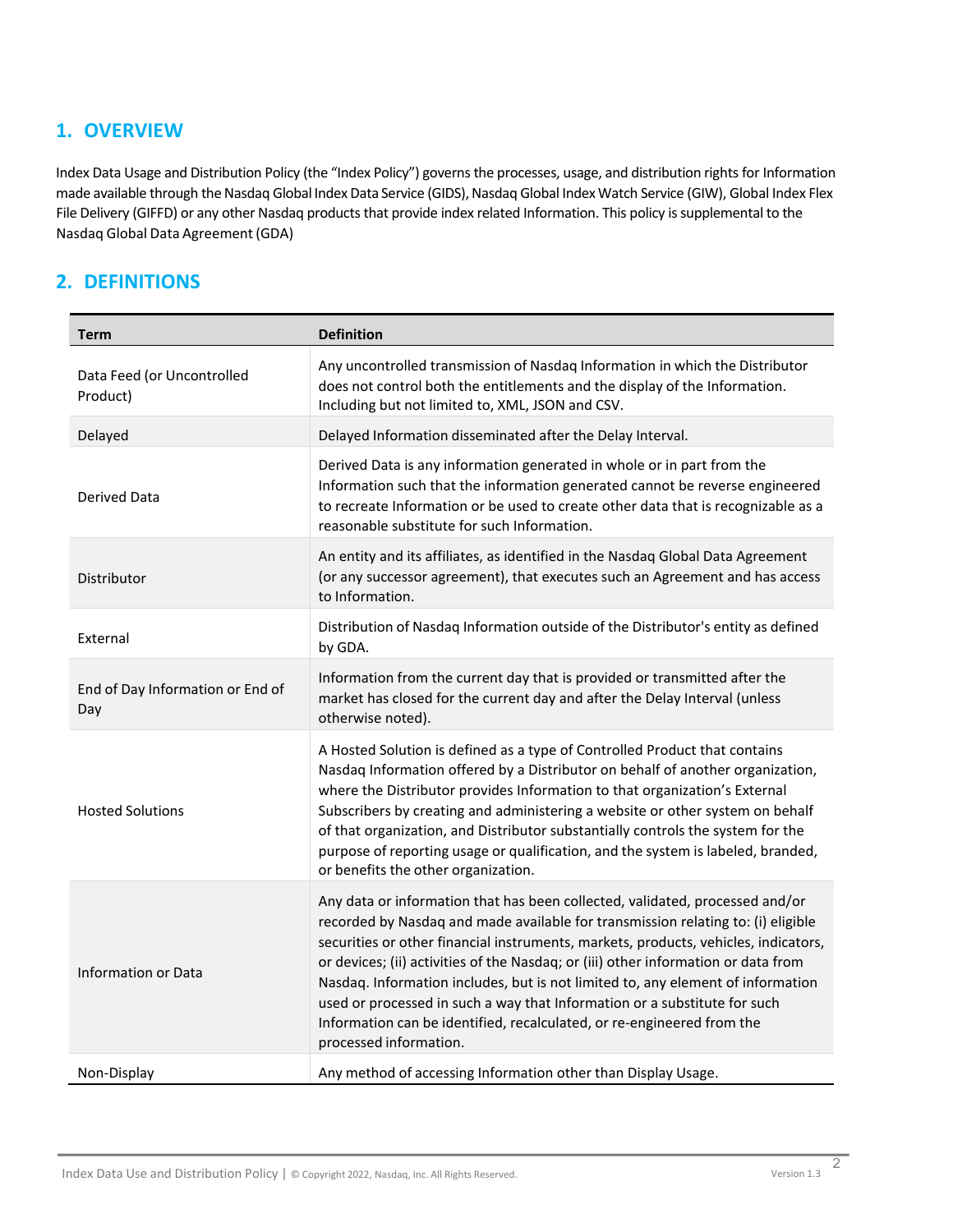| <b>Term</b>                                                                  | <b>Definition</b>                                                                                                                                                                                                                                                                                                                                                                                                                                                                                                                          |
|------------------------------------------------------------------------------|--------------------------------------------------------------------------------------------------------------------------------------------------------------------------------------------------------------------------------------------------------------------------------------------------------------------------------------------------------------------------------------------------------------------------------------------------------------------------------------------------------------------------------------------|
| Real-Time                                                                    | Information disseminated prior to the Delay Interval. Uncontrolled Products<br>require prior approval.                                                                                                                                                                                                                                                                                                                                                                                                                                     |
| Recipient                                                                    | Any natural person, proprietorship, corporation, partnership, or other entity<br>whatever that has access to Information.                                                                                                                                                                                                                                                                                                                                                                                                                  |
| Subscriber also referred to as<br>Interrogation Device, Device, or<br>Access | A device, computer terminal, automated service, or unique user identification<br>and password combination that is not shared and prohibits simultaneous<br>access, and which is capable of accessing Information; "Interrogation Device,"<br>"Device" or "Access" have the same meaning as Subscriber. For any device,<br>computer terminal, automated service, or unique user identification and<br>password combination that is shared or allows simultaneous access, Subscriber<br>shall mean the number of such simultaneous accesses. |
| System Description                                                           | Shall mean the System Application, and any other description of Distributor's<br>System given to, and approved by, Nasdag.                                                                                                                                                                                                                                                                                                                                                                                                                 |
| User                                                                         | A natural person that receives Information.                                                                                                                                                                                                                                                                                                                                                                                                                                                                                                |
| Website                                                                      | One or more public internet uniform resource locator(s) (URL) with a single<br>commercial brand or identity.                                                                                                                                                                                                                                                                                                                                                                                                                               |

# **3 . UNITS OF COUNT**

| <b>Term</b>                                                                         | <b>Unit of Count</b>                                                                                                                                                                                                                                                                                                                                                                                 |
|-------------------------------------------------------------------------------------|------------------------------------------------------------------------------------------------------------------------------------------------------------------------------------------------------------------------------------------------------------------------------------------------------------------------------------------------------------------------------------------------------|
| Data Feed (or Uncontrolled<br>Product)                                              | The number of Data Feed Subscriber(s)                                                                                                                                                                                                                                                                                                                                                                |
|                                                                                     | Each Data Feed Subscriber should be counted and included towards the<br>applicable usage tier.                                                                                                                                                                                                                                                                                                       |
|                                                                                     | Please note, all Externally provided Data Feeds require prior approval from<br>Nasdaq.                                                                                                                                                                                                                                                                                                               |
| Derived Data                                                                        | The Derived License Fee is in addition to the Distributor Fee; provided that if the<br>Distributor is paying an External Distributor Fee, the Derived License Fee shall be<br>deemed included.                                                                                                                                                                                                       |
| Non-Display                                                                         | The greater of either: (a) the number of Subscribers that can modify the<br>application in real-time, or (b) the number of Devices [usually servers] that<br>receive the information.                                                                                                                                                                                                                |
| Subscriber also referred to as<br>Interrogation Device, Device, or<br><b>Access</b> | The Number of physical Devices or the Number of Unique User IDs and Password<br>combinations that are not shared by multiple people and cannot simultaneously log<br>on with multiple instances or to multiple Devices.<br>Distributors are to report the total number of Subscribers including Internal Data<br>Feeds, with the potential to access the Information, unless the Distributor is able |
| User                                                                                | to technically track actual usage for each Subscriber.<br>Each natural person                                                                                                                                                                                                                                                                                                                        |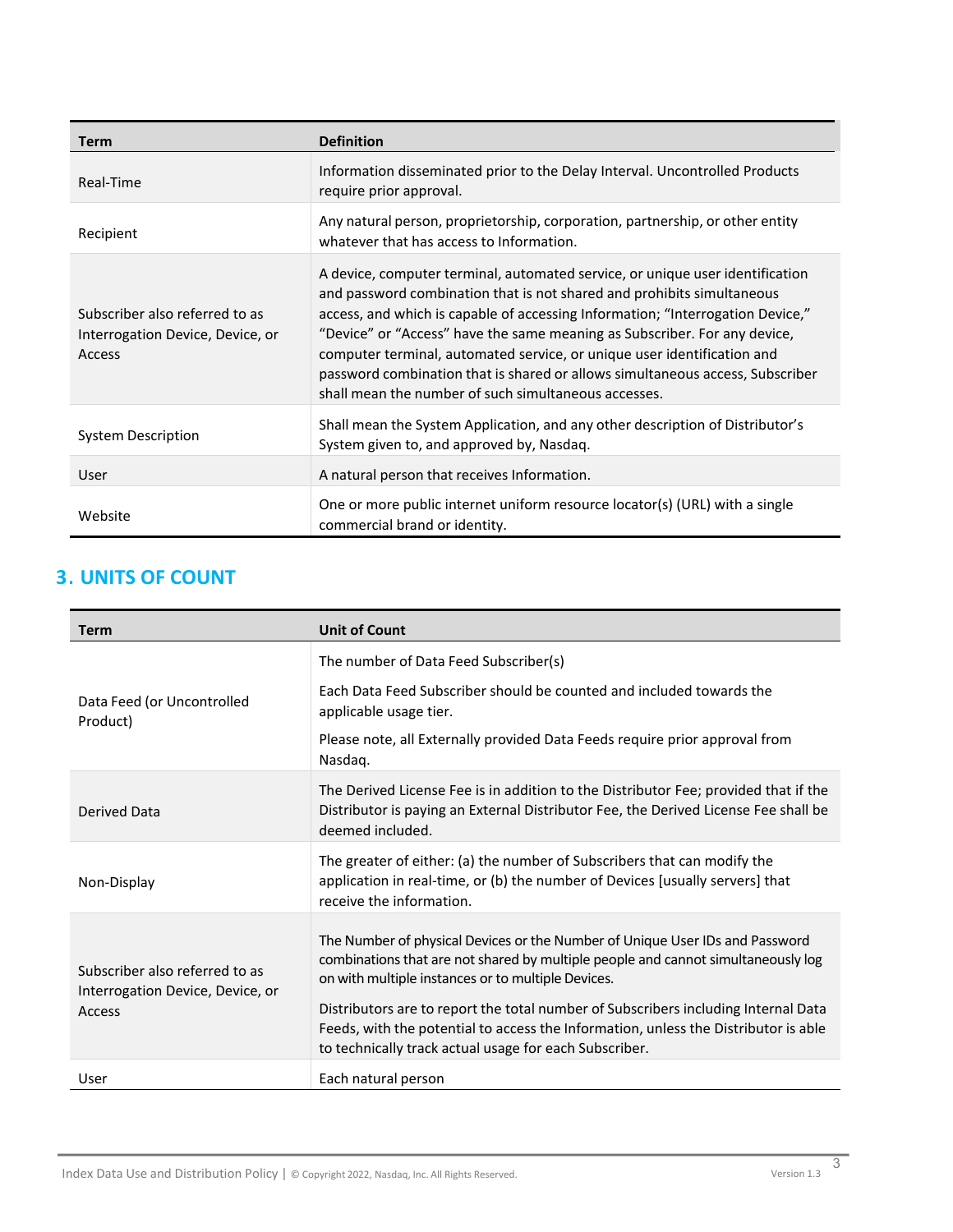|         | Each unique Website with access to Nasdag Information. Nasdag reserves the |
|---------|----------------------------------------------------------------------------|
| Website | right to determine whether any URL or group of URLs should be regarded as  |
|         | separate Websites for fee purposes.                                        |
|         |                                                                            |

# <span id="page-3-0"></span>**4. EXTERNAL DISTRIBUTION**

For any permitted External distribution of the Information, Distributors will: (1) need to accurately document its process and usage within the System Application form and execute a Global Data Agreement (GDA) and (2) require each External Subscriber receiving the Information to be subject to the Subscriber Agreement terms and conditions or execute a GDA. Notwithstanding the above, an External Subscriber must execute a GDA and subscribe to the applicable service if the External usage is for an Uncontrolled Product(e.g., Data Feed) for one of the following services:

- Global Index Data Service (GIDS) Real-Time or Delayed Data;
- Global IndexWatch (GIW) and Global Index Flex File Delivery (GIFFD) Start and End of Day Data;
- GIW/GIFFD Pro-forma & Corporate Action Data; or
- GIW/GIFFD &GIDSAggregated or consolidated Index level and constituentweighted Data (including any aggregated or historical data) or end day/start day Information sourced from the GIW/GIFFD or GIDS products, Nasdaq website or Third-party vendor.

Limited Exceptions to the Subscriber Agreement/GDA Requirement: Notwithstanding subsection (2) above, an External Subscriber shall not be required to enter into a Subscriber Agreement or GDA if such external distribution is limited to: (a) index changes that Nasdaq has previously published through a press releases; (b) no more than the top ten (10) constituent members/weights; (c) index level performance calculated fromend of day index levels; and/or(d) as otherwise permitted under Section 4(f) of the GDA.

# <span id="page-3-1"></span>**5. GLOBAL INDEX DATA SERVICE (GIDS)**

The below section is specific to GIDS and the related uses and dissemination methods along with the contractual requirements for each Distributor of GIDS Data.

### **5.1 ADDITIONAL REPORTING**

Distributors are required to report usage to Nasdaq and must adhere to the Nasdaq Reporting Policy [\(here\).](http://www.nasdaqtrader.com/content/AdministrationSupport/Policy/REPORTINGPOLICY.pdf)

### **5.2 NASDAQ GIDS INFORMATION AGREEMENT AND PRIOR APPROVAL REQUIREMENTS**

External Distribution of GIDS (real-time and/or delayed) via controlled or uncontrolled products is prohibited unless otherwise expressly permitted in an applicable order form.

#### **5.3 DELAYED DATA INTERVAL**

Certain products, as detailed below, are eligible for use on a Delay Interval basis, and are fee liable. All "Not Eligible" products and any usage of an eligible product prior to the delay interval shall be charged at the real-time fees such usage.

The below table outlines delay times for each Index product. For questions, please contact your Nasdaq sales representative.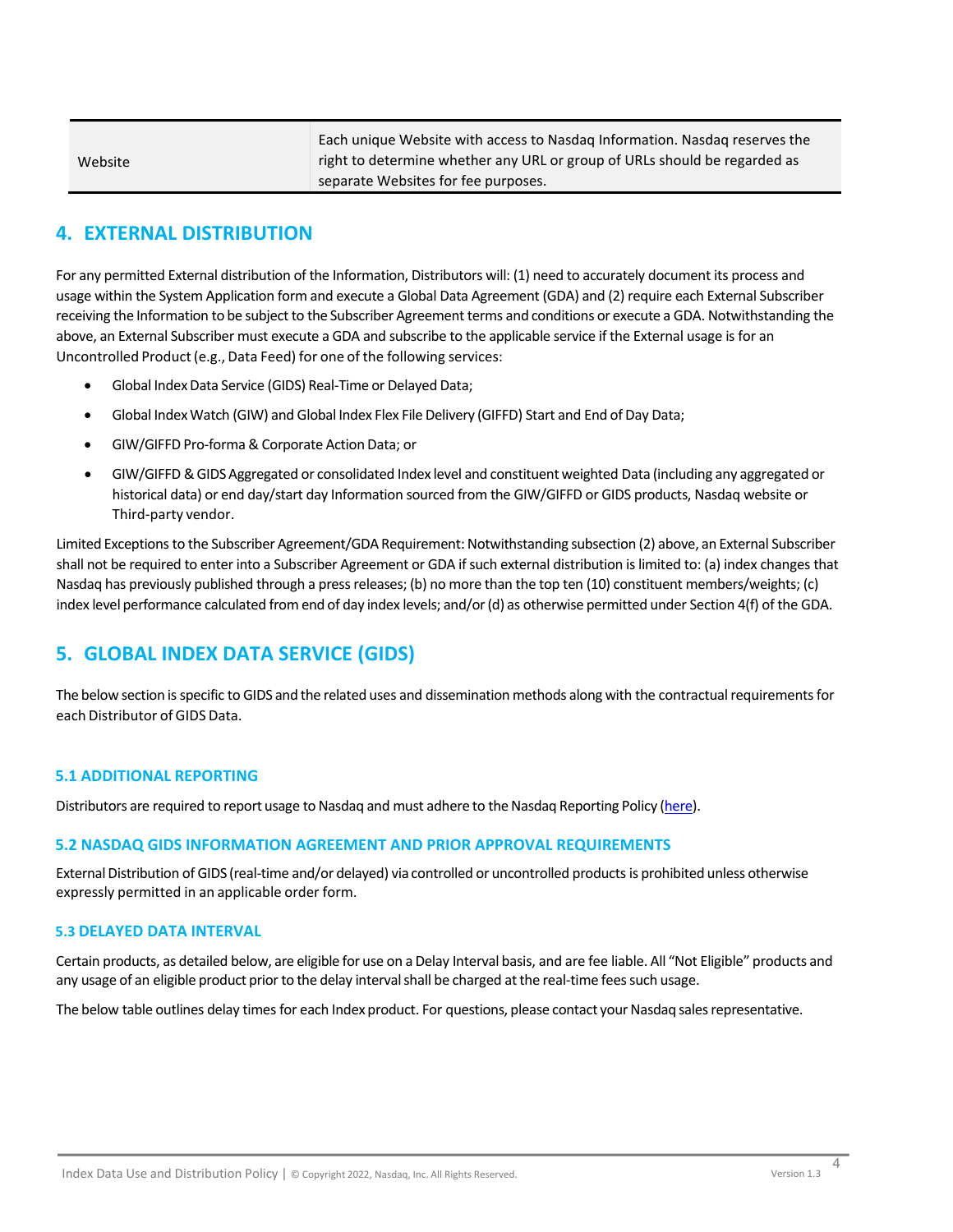| <b>Product</b>                          | Delay Interval       |
|-----------------------------------------|----------------------|
| Nasdag Global Index Data Service (GIDS) | 15 Minutes           |
| Nordic Index                            | 15 minutes           |
| <b>Baltic Index</b>                     | <b>Minutes</b><br>15 |

Distribution of real-time and delayed GIDS data for both professional and non-professional subscribers may be subject to an enterprise license subscription, please contact your sales representative for more information.

#### **5.4 HOSTED SOLUTION**

Distributors must receive prior approval for each Hosted Solution. After Distributor is granted permission to provide a Hosted Solution, each unique Subscriber may be authorized by the Distributor without prior approval from Nasdaq, noting that Distributors must still follow th[e Nasdaq Subscriber Agreement Policy](http://www.nasdaqtrader.com/content/AdministrationSupport/Policy/SUBSCRIBERAGREEMENTPOLICY.pdf) regarding any External Subscriber usage. Distributors must report each Hosted Solution and the number of Subscribers of the Hosted Solution either real-time or delayed. Distributors are liable for payment of the applicable Distributor Fees to receive the Information, as well as the applicable Hosted Solution Fees.

#### **5.5 PRE-PRODUCTION**

Nasdag may waive fees for a Distributor that requires time to prepare its systems and procedures to distribute Index Data provided that:

- The waiver is only available for the period of time required to prepare systems and procedures to distribute Index Data, not to exceed 90 days;
- The waiver must be pre-approved by the Nasdaq based on application and reporting requirements set forth on NasdaqTrader.com.

The standard fees are payable at the end of the three-month period or when the Data is provided to either Internal or External Subscribers, whichever comes first.

# <span id="page-4-0"></span>**6. GLOBAL INDEX WATCH (GIW) DISTRIBUTION**

External distribution ofGIW Data, including but not limited to, delayed or end of day index values, constituents, corporate actions, and proforma Data, is prohibited unless otherwise expressly permitted in an applicable order form.

## <span id="page-4-1"></span>**7. ACADEMIC FEE WAIVER**

Any accredited college or university, as well as non-profit financial literacy programs dedicated to serve primary and secondary school students or other underserved populations. Please contact your Nasdaq sales representative for details.

## <span id="page-4-2"></span>**8. INDICATIVE VALUES**

Distributors shall have the limited right to create and externally distribute indicative values of Nasdaq indexes in accordance with the following: (a) Distributor must license Global Index Data Service - External Real-Time Distributor; (b) distribution can only occur through a Controlled Device or, if through a non-Controlled Device the Recipient must be approved by Nasdaq, in its sole discretion, in advance in writing; (c) distribution can only occur during hours when Real-time GIDS information is not available for the applicable index; (d) any such indicative values must be clearly marked as indicative values; and (e) Distributor shall not license or otherwise permit the indicative values to be used in connection with creating, managing, advising, writing, trading, marketing or promoting of Products as defined in Section 10 (Benchmarks). Any creation or use of indicative values based on a Nasdaq index in violation of this Section shall be deemed a competitive usage pursuant to Section 13.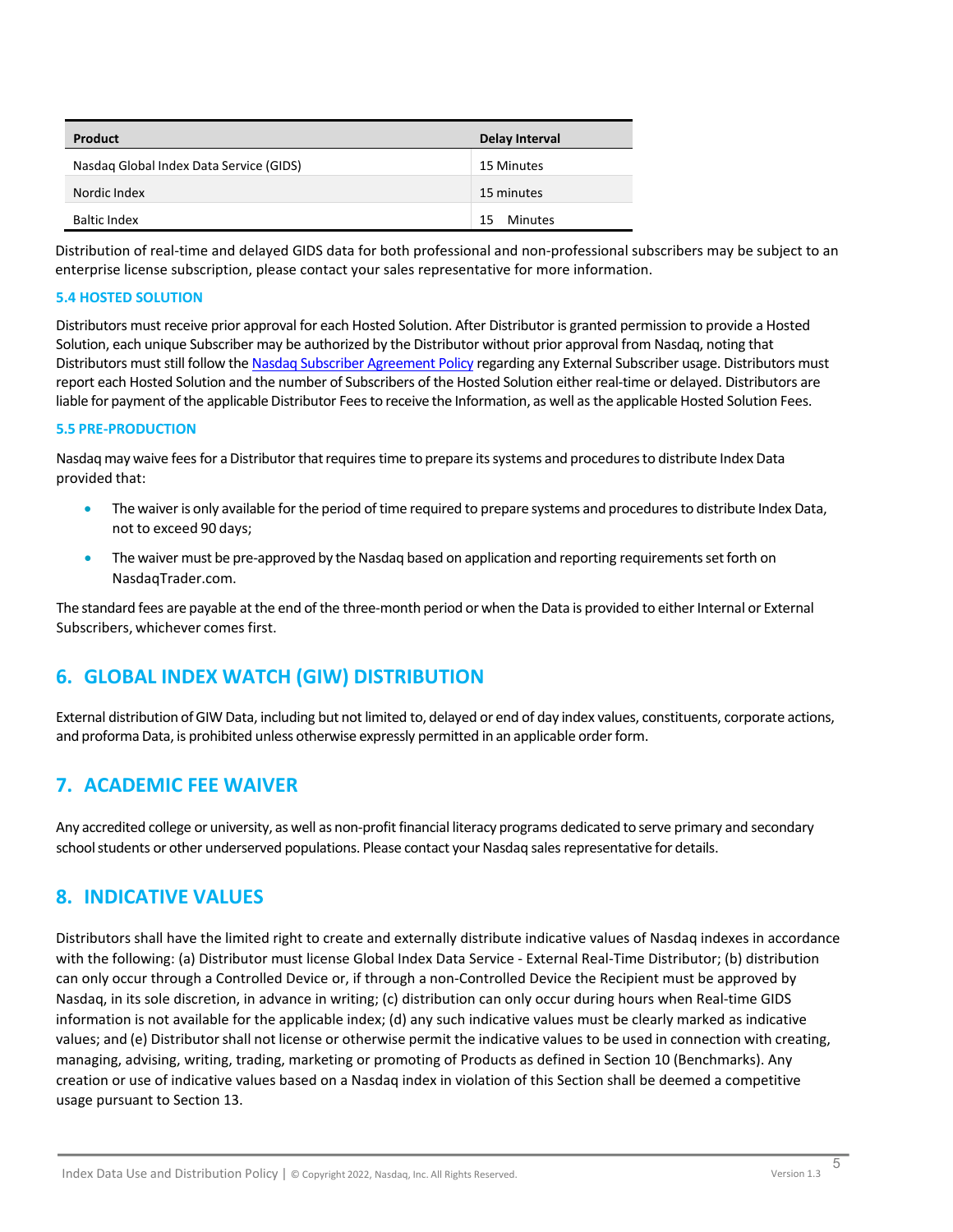# <span id="page-5-0"></span>**9. INDEX CREATION**

Distributors and/or Subscribers shall not use any Nasdaq index or Nasdaq index related information, in whole or in part, to create an index, custom or otherwise, including creation of a composite index (index of indexes) unless separately licensed by Nasdaq.

## <span id="page-5-1"></span>**10. BENCHMARKS**

The Indexes and any other index related Information shall not be used in connection with creating, managing, advising, writing, trading, marketing or promoting any securities, financial instruments or derivative products, including, but not limited to: (A) funds and synthetic debt instruments and certificates or derivative securities (e.g., options, warrants, swaps, and futures), whether such product is listed on an exchange, traded over the counter, or traded on a private-placement basis; (B) determination of the amount payable under a financial instrument or a financial contract by referencing an index or combination ofindexes; (C) providing a borrowing rate calculated as a spread ormark-up over an index or a combination ofindexes and that is solely used as a reference in a financial contract to which the creditor is a party; or (D) measuring the performance of an investment fund through an index or a combination of indexes for the purpose of tracking a return of such index or combination ofindexes, defining an asset allocation of a portfolio or of computing the performance of a fee (collectively "Products"). Any such usage shall be subject to a separate Nasdaq Index License Agreement and Distributor must remain current with all fees under such Nasdaq Index License Agreement.

Notwithstanding the above, the Index data may be used to compare to the performance of: (1) an investment fund so long as there are no constraints on asset allocation of the investment fund based on the Index data; (2) an investment fund, but solely for marketing the performance of the investment fund; or (3) a third-party index so long as the Index data is used solely for marketing or performance benchmarking of such third-party index. Distributor shall report to Nasdaq any such performance benchmarking and such report shall detail: (a) the Nasdaq Index; (b) the third-party index (if applicable; (c) the Product or investment fund; (d) country Product wasissued/made available; (e) an attestation thatthe Index data is not being used to establish any constraints on asset allocation within the investment fund or other financial product; and (f) any other information reasonably requested by Nasdaq. All reports shall be submitted to [indexlicensing@nasdaq.com.](mailto:indexlicensing@nasdaq.com)

# <span id="page-5-2"></span>**11. USE OF TRADEMARKS**

Use of trademarksincorporated into an index name may only be used to identify an index and shall not be used in any mannerthat might cause confusion or misrepresent the dissemination of the indices or the index values. All other uses of the trademarks are prohibited unless otherwise approved by Nasdaq in writing in its sole discretion.

# <span id="page-5-3"></span>**12. USE OF THIRD PARTY DATA**

In using the Information, Distributors and Subscribers acknowledge and agree that they may be subject to and must comply with additional third-party terms and conditions. All such terms and conditions applicable to the Information are located [here.](http://www.nasdaqtrader.com/content/AdministrationSupport/Policy/ThirdPartyDataLicenseTermsandConditions.pdf)

# <span id="page-5-4"></span>**13. ADDITIONAL RESTRICTIONS**

Distributors and Recipients shall not:

- Externally distribute any data or information that is derived from or based on the Information (including by means of any mathematical manipulation or calculation) unless: (a) Distributor has subscribed to GIDS Derived Data; or (b) such derived data issolely limited to index level performance calculated from end of day index levels.
- Copy any component of the Information except to the extent that such copying or use is necessary in order to exercise any explicit right to the Information.